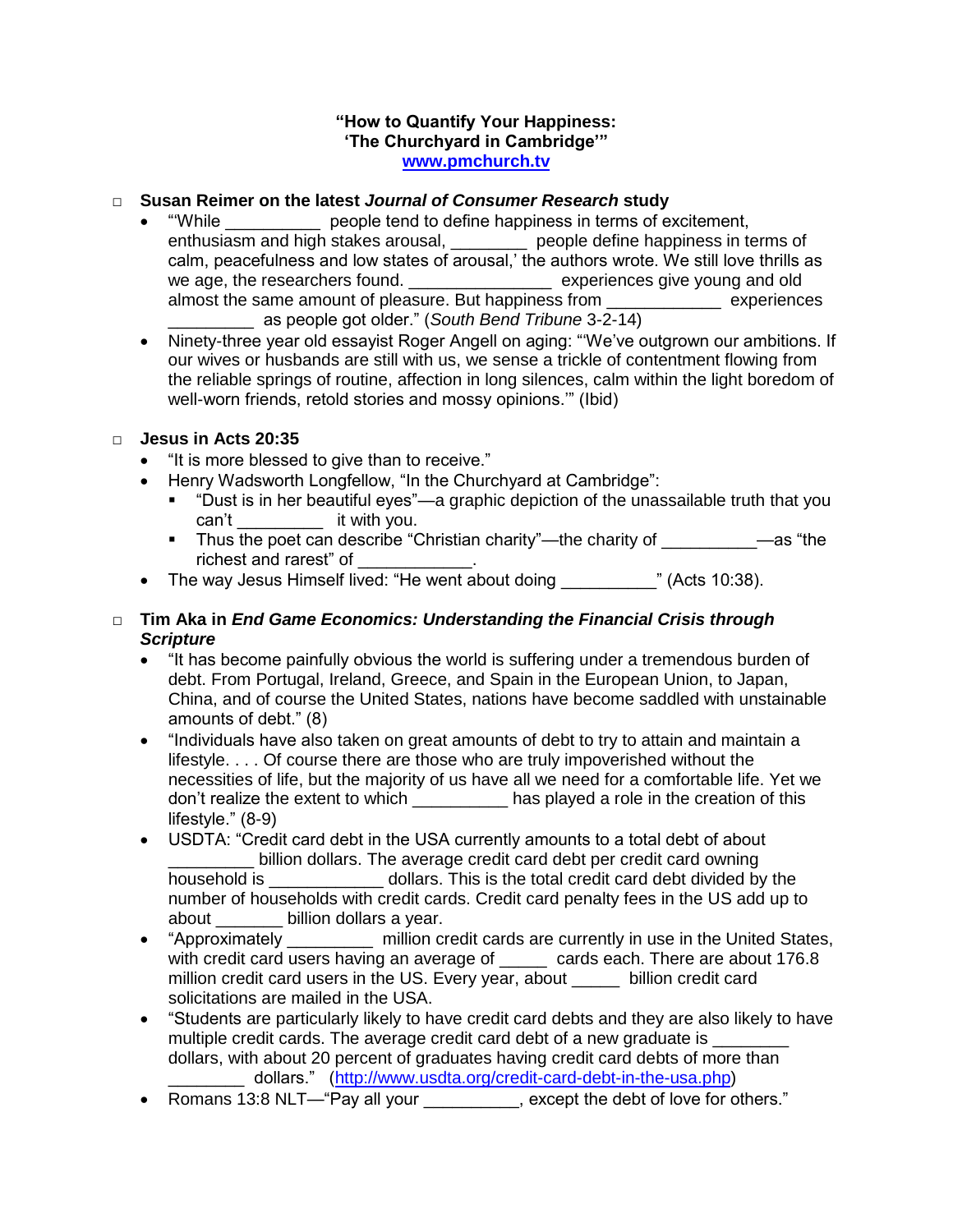#### □ **God in Malachi 3:10**

- "The 90 Day Tithe Challenge"
- "The 90 Day 2<sup>nd</sup> Tithe Challenge"
	- "The first tithe was strictly for the support of the priests and Levites [Numbers 18:21; Deuteronomy 14:22]. The second tithe [Deuteronomy 14:23, 28-29] provided either for a sacred family feast before the Lord or for a table provided by Jehovah for orphans, for the poor, and for 'strangers' within the land. Levites were eligible to partake of all such feasts. The provisions among Israel for the needy encouraged the practice of true religion. The apostle James expressed the same principle for the Christian church (James 1:27)." (SDA BC 1:1003)
- *Desire of Ages*: "Having undertaken our redemption, [God] will spare nothing, however dear, which is necessary to the completion of His work. No truth essential to our salvation is withheld, no miracle of mercy is neglected, no divine agency is left unemployed. Favor is heaped upon favor, gift upon gift. The \_\_\_\_\_\_\_\_ treasury of heaven is open to those He seeks to save. Having collected the riches of the universe, and laid open the resources of infinite power, He gives them \_\_\_\_ into the hands of Christ, and says, All these are for man. Use these gifts to convince him that there is no love greater than Mine in earth or heaven. His greatest happiness will be found in loving Me." (57)



younger; older; Extraordinary; ordinary; increased; take; giving; gifts; good; debt; 962; 14,750; 20.5; 609.8; 3.5; 5; 4,100; 7,000; debts; whole; all